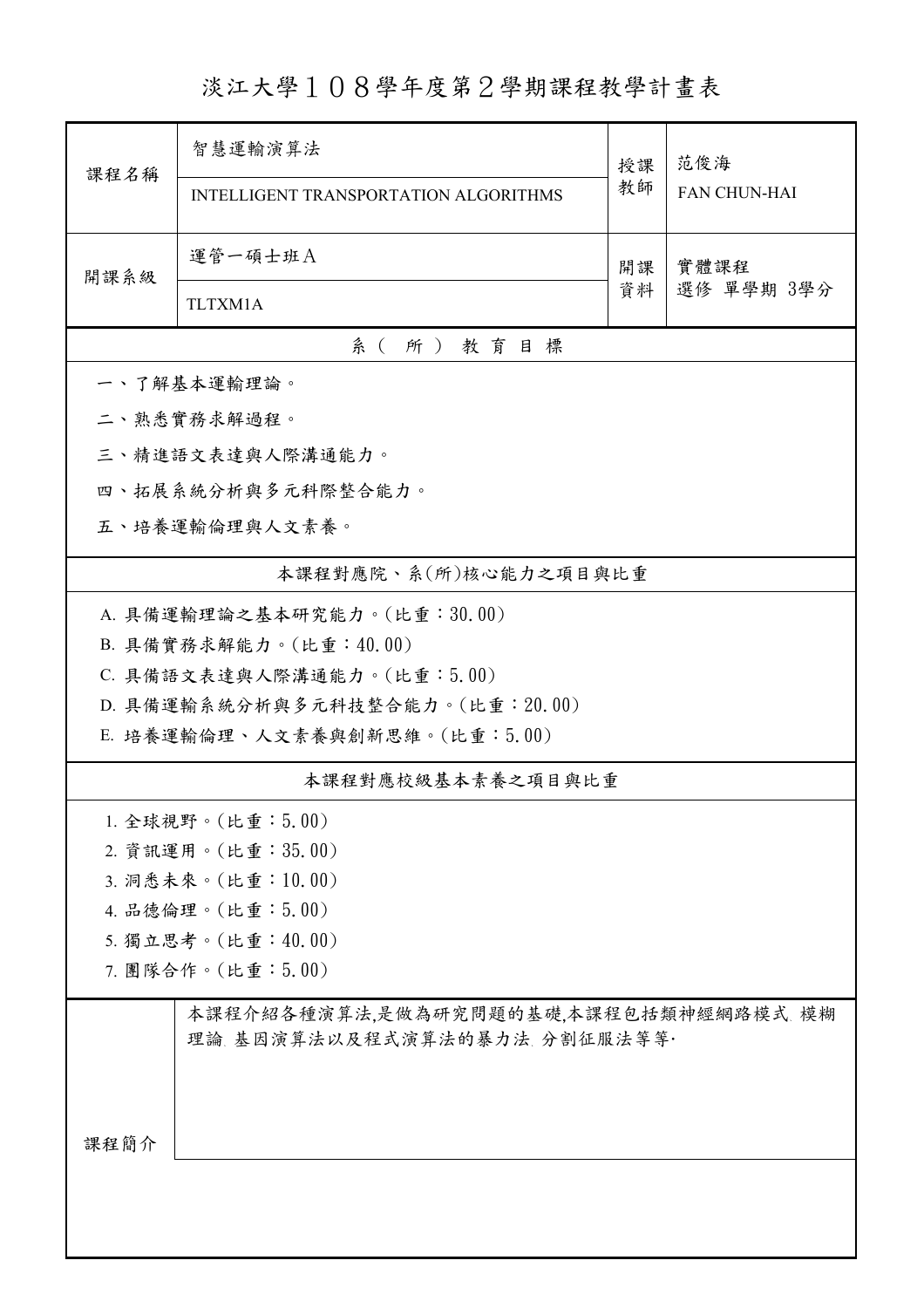|                                                                                                                                                                                                                                            | This course will introduce some algorithms that is the foundation of many<br>researches. It includes neural network models, fuzzy theory, gene algorithm<br>and program algorithms etc. The program algorithms also includes brute<br>force, divide-and-conquer, decrease-and-conquer,etc. |                                                           |            |                                                                                                                                  |                      |  |  |
|--------------------------------------------------------------------------------------------------------------------------------------------------------------------------------------------------------------------------------------------|--------------------------------------------------------------------------------------------------------------------------------------------------------------------------------------------------------------------------------------------------------------------------------------------|-----------------------------------------------------------|------------|----------------------------------------------------------------------------------------------------------------------------------|----------------------|--|--|
| 本課程教學目標與認知、情意、技能目標之對應<br>將課程教學目標分別對應「認知(Cognitive)」、「情意(Affective)」與「技能(Psychomotor)」<br>的各目標類型。<br>一、認知(Cognitive):著重在該科目的事實、概念、程序、後設認知等各類知識之學習。<br>二、情意(Affective):著重在該科目的興趣、倫理、態度、信念、價值觀等之學習。<br>三、技能(Psychomotor):著重在該科目的肢體動作或技術操作之學習。 |                                                                                                                                                                                                                                                                                            |                                                           |            |                                                                                                                                  |                      |  |  |
| 序<br>號                                                                                                                                                                                                                                     |                                                                                                                                                                                                                                                                                            | 教學目標(中文)                                                  |            | 教學目標(英文)                                                                                                                         |                      |  |  |
|                                                                                                                                                                                                                                            | 1.建立研究問題的方法論基礎.<br>2.提高學生解析運輸系統的能力.                                                                                                                                                                                                                                                        |                                                           |            | 1. To establish the foundation of methodology for<br>research.<br>2. To promote the ability of solving problems for<br>students. |                      |  |  |
|                                                                                                                                                                                                                                            |                                                                                                                                                                                                                                                                                            |                                                           |            | 教學目標之目標類型、核心能力、基本素養教學方法與評量方式                                                                                                     |                      |  |  |
| 序<br>號                                                                                                                                                                                                                                     | 目標類型                                                                                                                                                                                                                                                                                       | 院、系(所)<br>核心能力                                            | 校級<br>基本素養 | 教學方法                                                                                                                             | 評量方式                 |  |  |
| 1                                                                                                                                                                                                                                          | 認知                                                                                                                                                                                                                                                                                         | <b>ABCDE</b>                                              | 123457     | 講述、實作                                                                                                                            | 測驗、作業、報告(含<br>口頭、書面) |  |  |
|                                                                                                                                                                                                                                            |                                                                                                                                                                                                                                                                                            |                                                           |            | 授課進度表                                                                                                                            |                      |  |  |
| 週<br>次                                                                                                                                                                                                                                     | 日期起訖                                                                                                                                                                                                                                                                                       | 內 容 (Subject/Topics)                                      |            |                                                                                                                                  | 備註                   |  |  |
|                                                                                                                                                                                                                                            | $109/03/02$ ~<br>109/03/08                                                                                                                                                                                                                                                                 | Introduction to this course                               |            |                                                                                                                                  |                      |  |  |
| $\overline{2}$                                                                                                                                                                                                                             | $109/03/09$ ~<br>109/03/15                                                                                                                                                                                                                                                                 | Neural network $(1)$ -- Learning Processes                |            |                                                                                                                                  |                      |  |  |
| 3                                                                                                                                                                                                                                          | $109/03/16$ ~<br>109/03/22                                                                                                                                                                                                                                                                 | Neural network $(2)$ --Back-Propagation Algorithm         |            |                                                                                                                                  |                      |  |  |
| 4                                                                                                                                                                                                                                          | $109/03/23$ ~<br>109/03/29                                                                                                                                                                                                                                                                 | Neural network $(3)$ -- Radial-Basis Function<br>Networks |            |                                                                                                                                  |                      |  |  |
| 5                                                                                                                                                                                                                                          | $109/03/30$ ~<br>109/04/05                                                                                                                                                                                                                                                                 | Neural network $(4)$ -- Self-Organizing Maps              |            |                                                                                                                                  |                      |  |  |
| 6                                                                                                                                                                                                                                          | $109/04/06$ ~<br>109/04/12                                                                                                                                                                                                                                                                 | Introduction to fuzzy system                              |            |                                                                                                                                  |                      |  |  |
| 7                                                                                                                                                                                                                                          | $109/04/13$ ~<br>109/04/19                                                                                                                                                                                                                                                                 | Fuzzy sets and Basic Operations on Fuzzy sets             |            |                                                                                                                                  |                      |  |  |
| 8                                                                                                                                                                                                                                          | $109/04/20$ ~<br>109/04/26                                                                                                                                                                                                                                                                 | Fuzzy Logic and Approximate Reasoning                     |            |                                                                                                                                  |                      |  |  |
| 9                                                                                                                                                                                                                                          | $109/04/27$ ~<br>109/05/03                                                                                                                                                                                                                                                                 | Medium report presentation                                |            |                                                                                                                                  |                      |  |  |
| 10                                                                                                                                                                                                                                         | $109/05/04$ ~<br>109/05/10                                                                                                                                                                                                                                                                 | Fuzzifiers and Defuzzifiers                               |            |                                                                                                                                  |                      |  |  |
|                                                                                                                                                                                                                                            |                                                                                                                                                                                                                                                                                            |                                                           |            |                                                                                                                                  |                      |  |  |